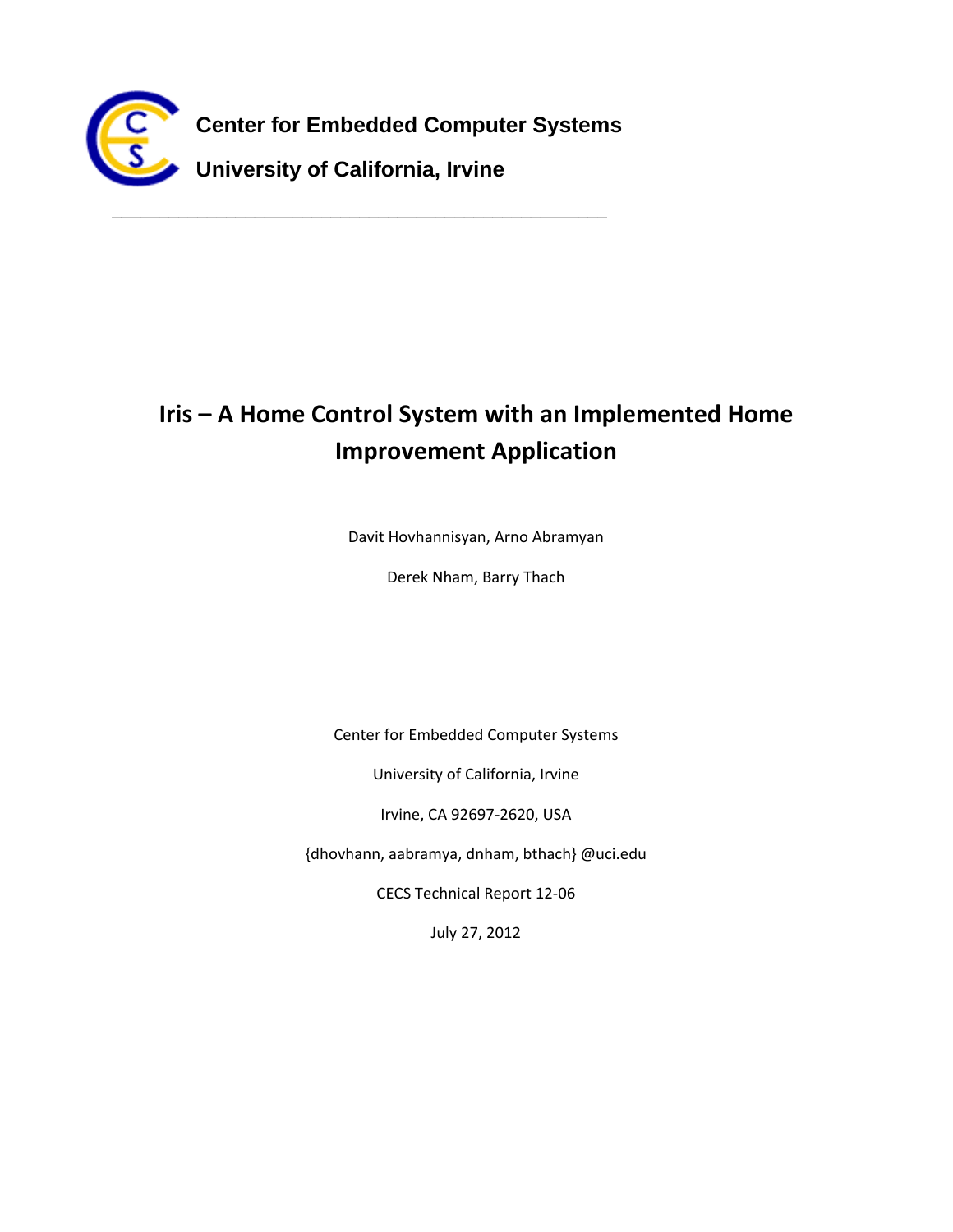# **Table of Contents**

| <b>Background</b>                      | $\mathbf{1}$   |
|----------------------------------------|----------------|
| <b>Vision</b>                          | $\overline{2}$ |
| Goal                                   | $\overline{2}$ |
| <b>Impacts and Constraints</b>         | 3              |
| Economic                               | 3              |
| Environmental                          | 3              |
| <b>Social Political Ethical</b>        | 3              |
| <b>Health and Safety</b>               | 3              |
| Manufacturability and Sustainability   | $\overline{4}$ |
| Individuals, Organizations and Society | $\overline{4}$ |
| <b>Design</b>                          | 5              |
| Design Layout                          | 5              |
| <b>Devices Explained</b>               | 6              |
| <b>Optical Input Unit</b>              | 6              |
| Camera Driver                          | 6              |
| Projector Unit                         | 6              |
| Audio Input/Output Unit                | 6              |
| Processing Unit                        | 6              |
| <b>Computational Interface</b>         | 7              |
| Speech Recognition Software Unit       | 7              |
| <b>Audio Driver</b>                    | 7              |
| <b>Components</b>                      | 8              |
| BeagleBoard                            | 8              |
| Pico Projector                         | 8              |
| Leopard Imaging Camera                 | 9              |
| Arduino and EasyVR                     | 9              |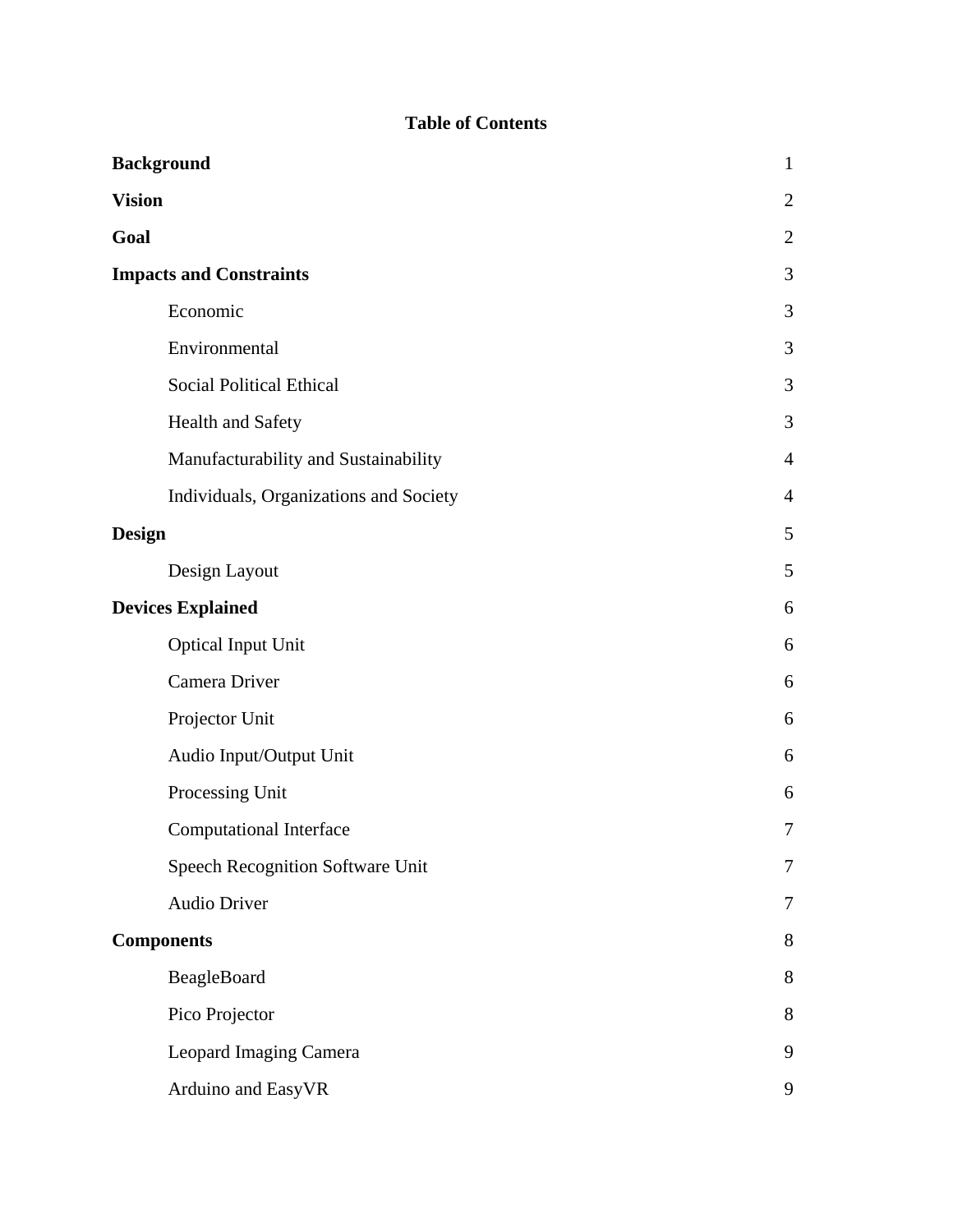|  |  | <b>Cost and Funding</b> |  |
|--|--|-------------------------|--|
|--|--|-------------------------|--|

| Projected Cost                                                   | 10 |
|------------------------------------------------------------------|----|
| <b>Actual Cost</b>                                               | 10 |
| <b>Software Development</b>                                      | 11 |
| <b>OS</b>                                                        | 11 |
| <b>Installing OS</b>                                             | 11 |
| Connecting the Peripherals                                       | 11 |
| Peripheral Drivers and Software                                  | 11 |
| <b>Peripheral Testing</b>                                        | 11 |
| <b>Software</b>                                                  | 12 |
| Choosing a Programming Language                                  | 12 |
| <b>Proof of Concept – Developing the Stud Finder Application</b> | 12 |
| <b>Background</b>                                                | 12 |
| <b>How the Software Works</b>                                    | 12 |
| <b>Image Capture</b>                                             | 12 |
| <b>Image Analysis</b>                                            | 12 |
| <b>Output Image Drawing</b>                                      | 12 |
| <b>Code Testing</b>                                              | 12 |
| <b>Code Snippets</b>                                             |    |
| Classes                                                          | 14 |
| Interface                                                        | 15 |
| Dependent Method Implementations                                 | 17 |
| <b>Development Plan</b>                                          | 19 |
| <b>Deliverables</b>                                              | 19 |
| <b>Acknowledgements</b>                                          | 20 |
|                                                                  |    |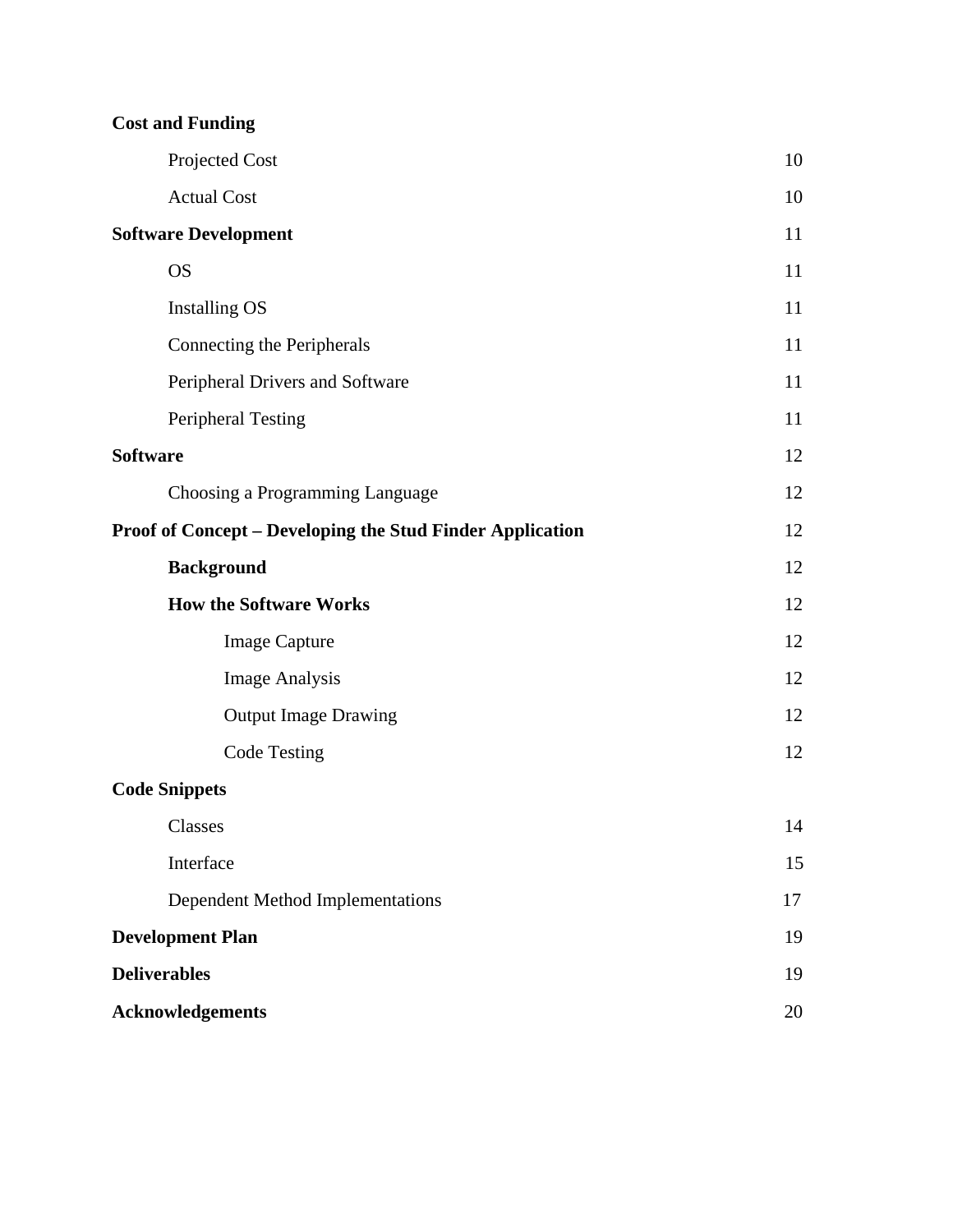# List of Figures

| Figure 1 - Overview of Design                                 |    |
|---------------------------------------------------------------|----|
| Figure 2 - BeagleBoard                                        | 8  |
| Figure 3 - TI Pico Projector & Power Supply                   | 8  |
| Figure 4 - Leopard Imaging Camera                             | 9  |
| Figure 5 - Arduino Voice Recognition Unit                     | 9  |
| Figure 6 - Input to Output Diagram of Stud Finder Application | 14 |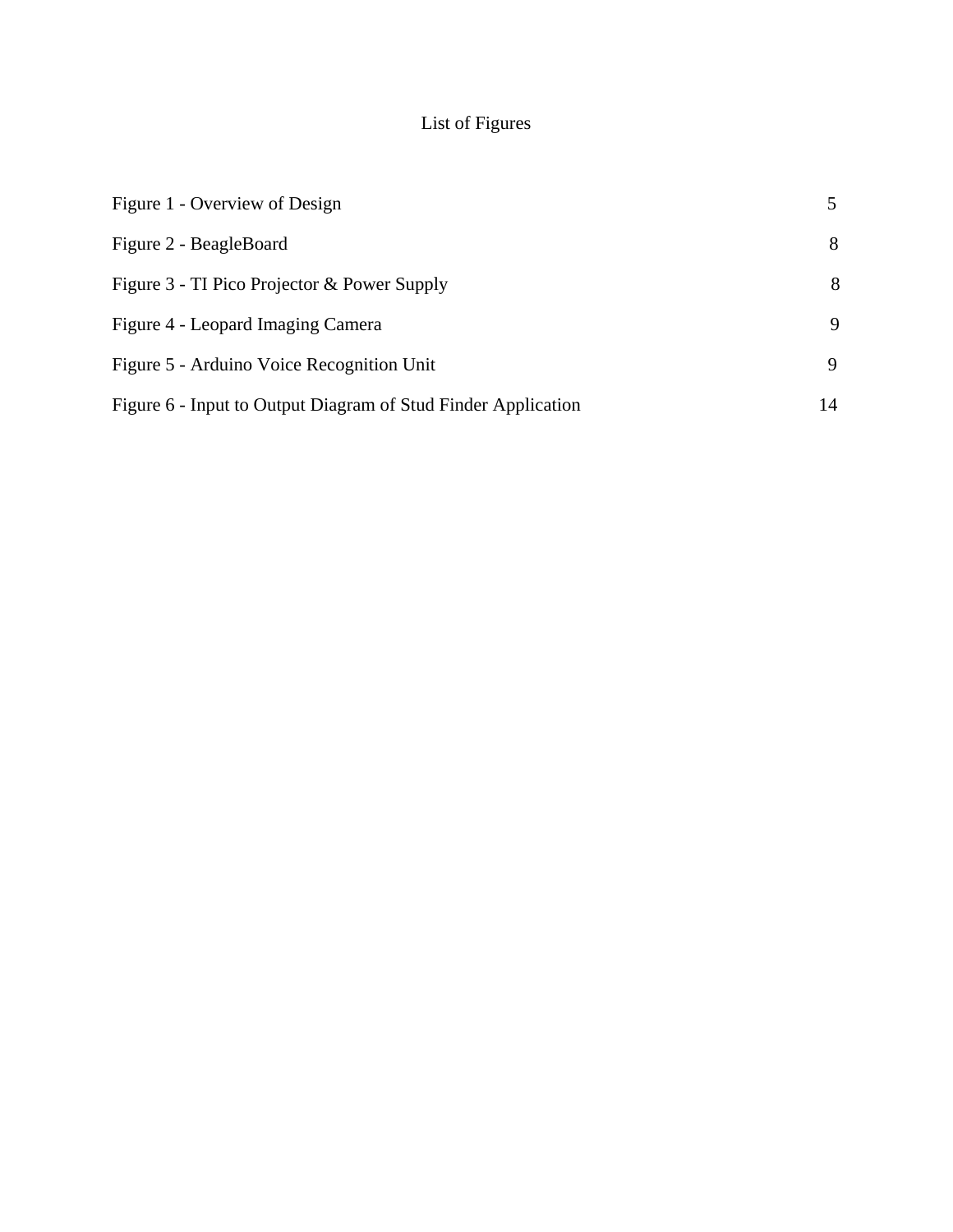## **Abstract**

Project Iris explored the integration of different I/O peripherals—such as cameras, microphones, projectors and speakers—into a single compact unit based on a BeagleBoard. To demonstrate the integration, a stud detector system was implemented. The Iris unit was programmed to detect red light coming from a traditional stud finder and project the studs on the wall. The unit could be started manually or with a voice command. The user communicates via the voice recognition unit and initializes stud locations using the stud finder; these are later used to calculate projection coordinates independently from the distance of the device from the wall. Furthermore, the projector displays vertical lines on the wall, which resembles studs and allows the user to have an advantage over traditional mounting tools/applications. The project demonstrated the ability of the BeagleBoard to coordinate the separate devices and opened the door for numerous applications to be created on the platform.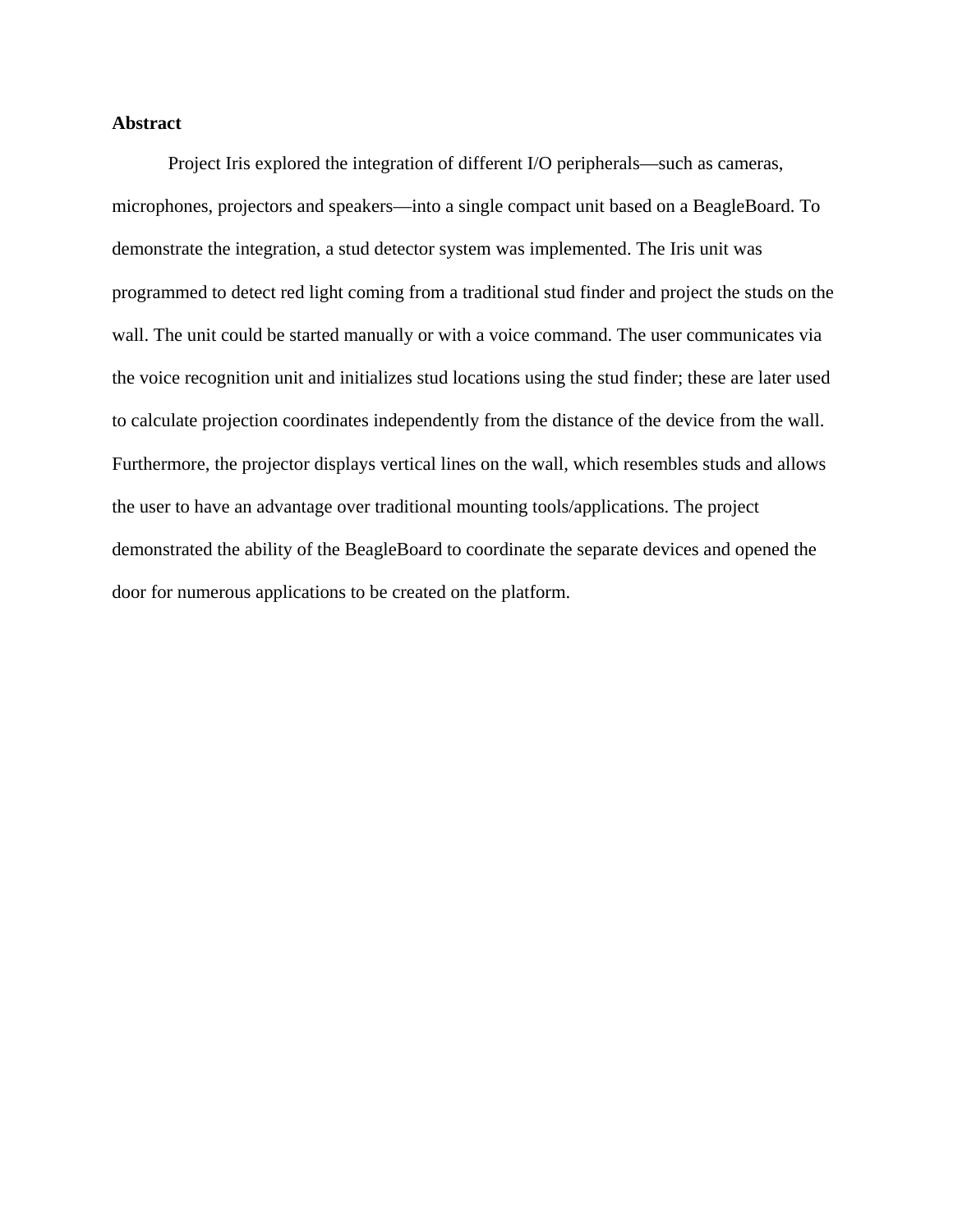#### **Background/Problem**

 Many different home control systems have been envisioned and implemented throughout the past century. Some of these solution controlled home entertainment, security and basic control systems. Some of the most common implementations are television, radio, and projector, garage, and air conditioner controllers. On the other hand the sci-fi community offered other solutions that envisioned complete artificial intelligence systems which would be controlled by humans. Such systems would have the ability to change the course of daily lives; however, no known plausible solution has ever been proposed to implement a complete solution for all types of needs in the modern daily life.

On the other hand it is understandable why different solution have been implemented and no centralized universal system has been offered. Problems are associated with complexity of dealing with all possible structures. In fact just making a universal TV control is already a major difficulty. Moreover, making a simple control system that is able to make intelligent decisions universal to all users is on its own is close to impossible.

However, after careful analysis of existing implementation of one of the most common telecommunication system, the Apple IPhone revealed that it is possible to make a universal solution where users themselves are able to add their desired futures. This ability to extend the use of hardware opens new doors for software. This ability to add features as time goes on makes products easier to manufacture, hence, reasonable to engineer.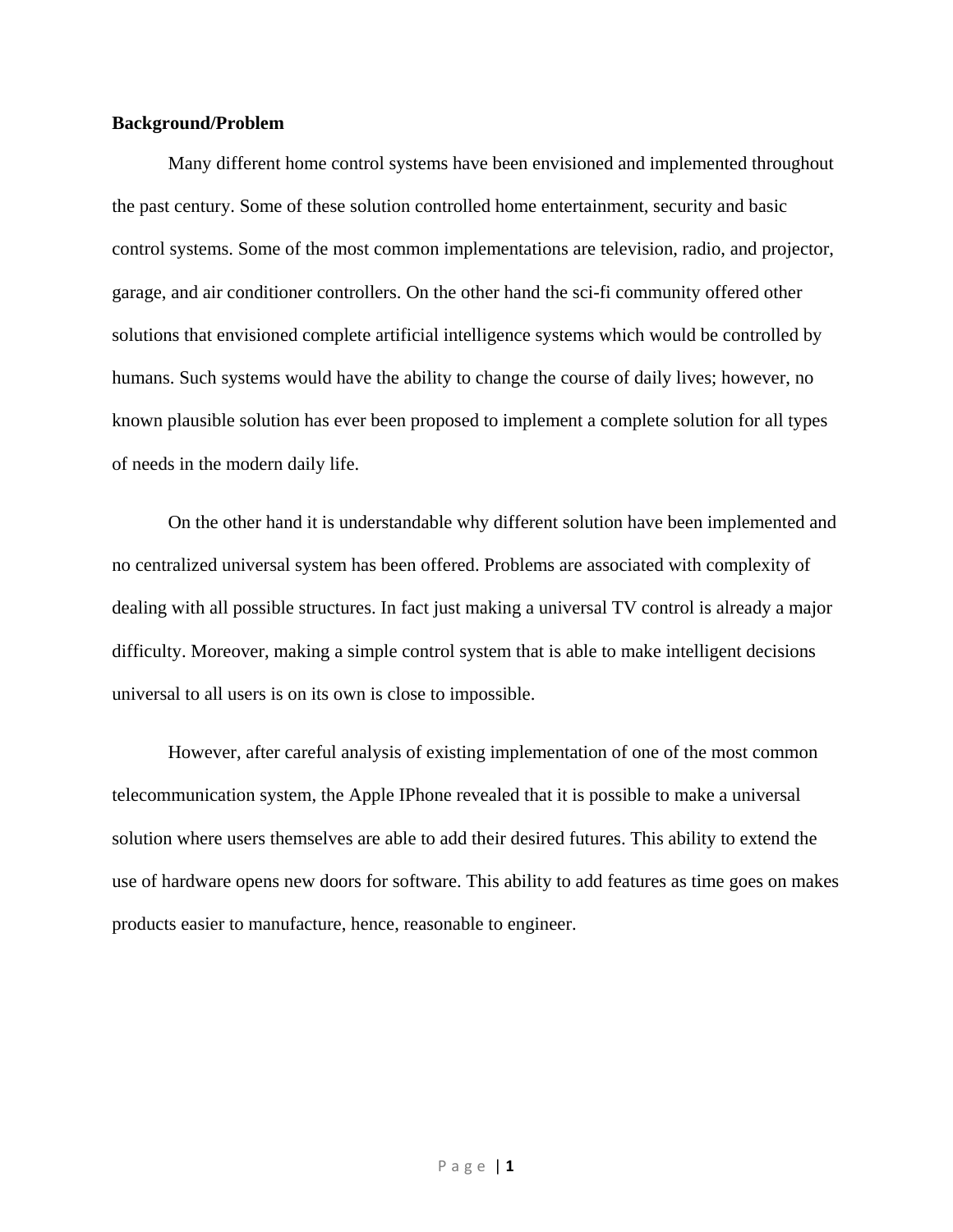#### **Vision**

 One way to engineer a feasible universal home control system is to make it as a platform that has capability to be connected to all known everyday devices and use available information from these devices to make intelligent decisions. Also, it shall allow external addition of software and addition of new and unknown peripherals.

#### **Goal**

To build an intelligent machine with numerous input and output devices which will possess a high degree of flexibility and adaptability for many possible uses. Vision is to create a system with the ability to see, hear, speak, and show. Once a base is complete first application will integrate its sight and projection capabilities to project light over the studs in a wall, making mounting your television onto the wall a lot easier. Of course this is a very specific application has a very small market, but Iris will be able to engage larger markets with the right software. The purpose of this application is to display the capabilities of the device. The purpose of the device is to eventually become a home based stationary assistant, doing things such as helping kids memorize multiplication tables, turning lights on and off, and much more all with vocal instructions.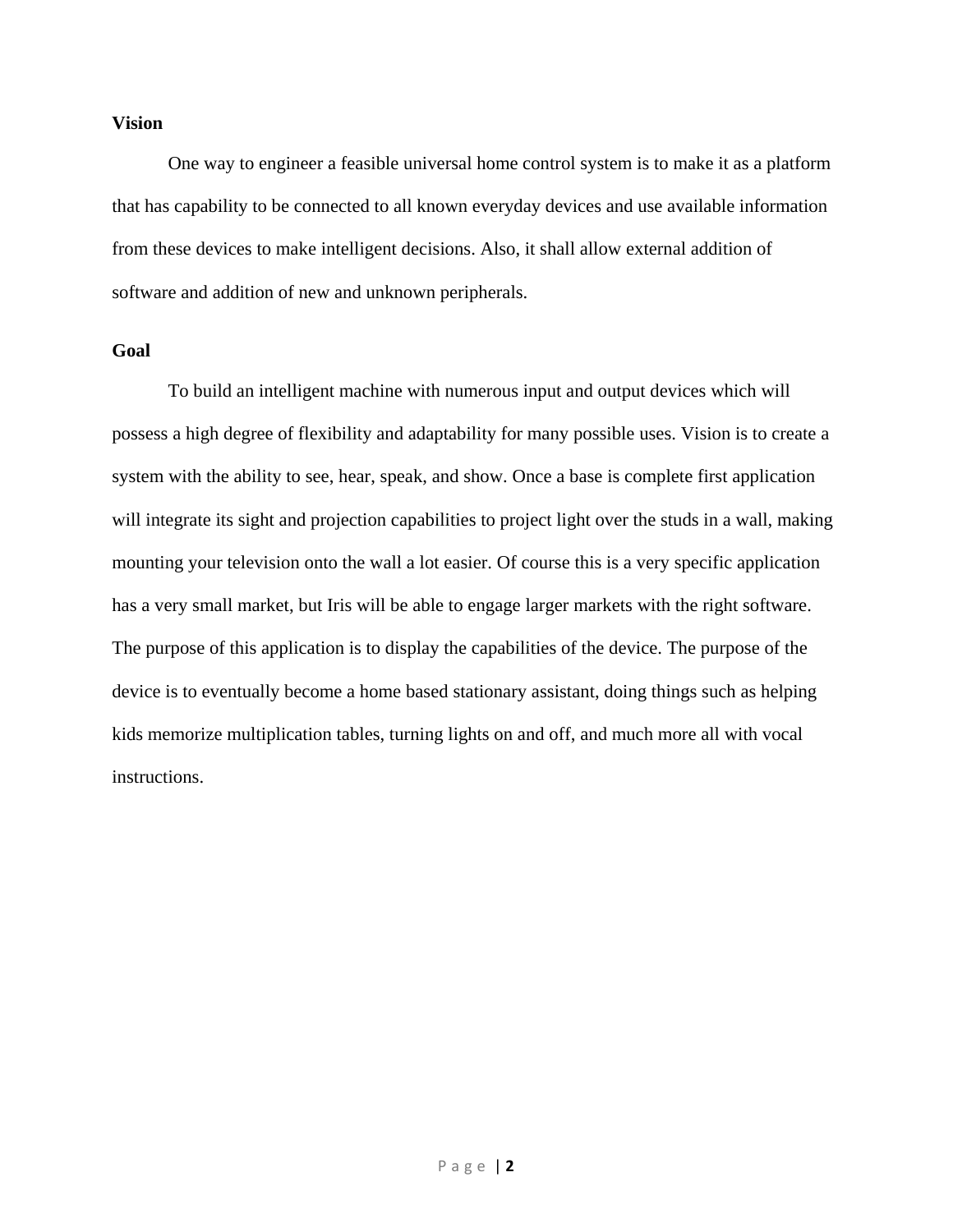#### **Impact and Constraints**

#### *Economic*

Environmental impact shall be viewed from different perspectives. It will be replace numerous products and stimulate the creation of better way to protect the environment. For instance a simple application that monitors electricity will decrease fire hazard potential. The product itself possess no harm to the environment, it has minimal power use.

#### *Manufacturability and Sustainability*

 Device has the ability to easily replace its parts, hence allowing ease of maintenance. Also once different components are manufactured separately user driven design can be applied to have one sustainable product that won't need to be replaced but only added and extended with futures.

#### *Environmental*

 Environmental impact shall be viewed from different perspectives. It will be replace numerous products and will allow creation of more secure ways for reductions of environmental harm by human factors. For instance a simple application that monitors electricity will decrease fire hazard potential. The product itself posses no harm to the environment, it has minimal power use.

#### *Health and Safety*

As modern day medical components are becoming increasingly interconnected, Iris will eventually become a platform or mediator of medical implants and other devices that monitor the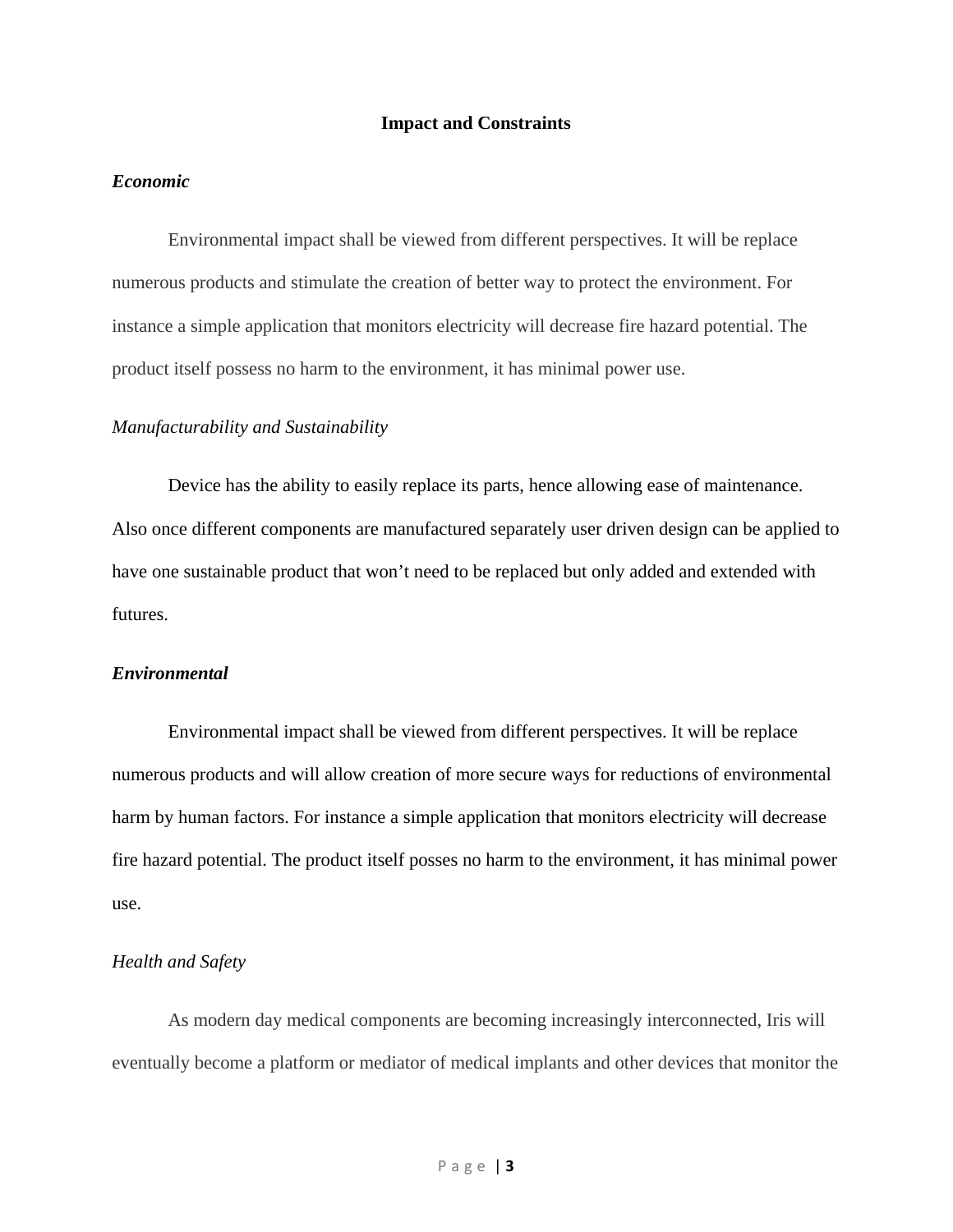health of local patients. Iris itself will not pose any health or safety risks, because it will be manufactured from safe materials, with the utmost quality.

#### *Social, Political and Ethical*

Having an all watching eye could raise a question of personal privacy and the political issues related to it. A production version of Iris will have necessary security measures to ensure the information gathered and available to Iris is kept private. The ethical issues in terms of user privacy are non-existent, because Iris will not share any data it collects with the users' specific permission or command. Specific application which would deal with life and death situations should be fail proof.

## *Individuals, Organizations and Society*

Impact on these aspects will allow people to be better connected with their families and homes. Companies in the business construction might need to adapt some of their techniques to build homes with better technology. Society itself may be resistant to a shift towards a technologically advanced home.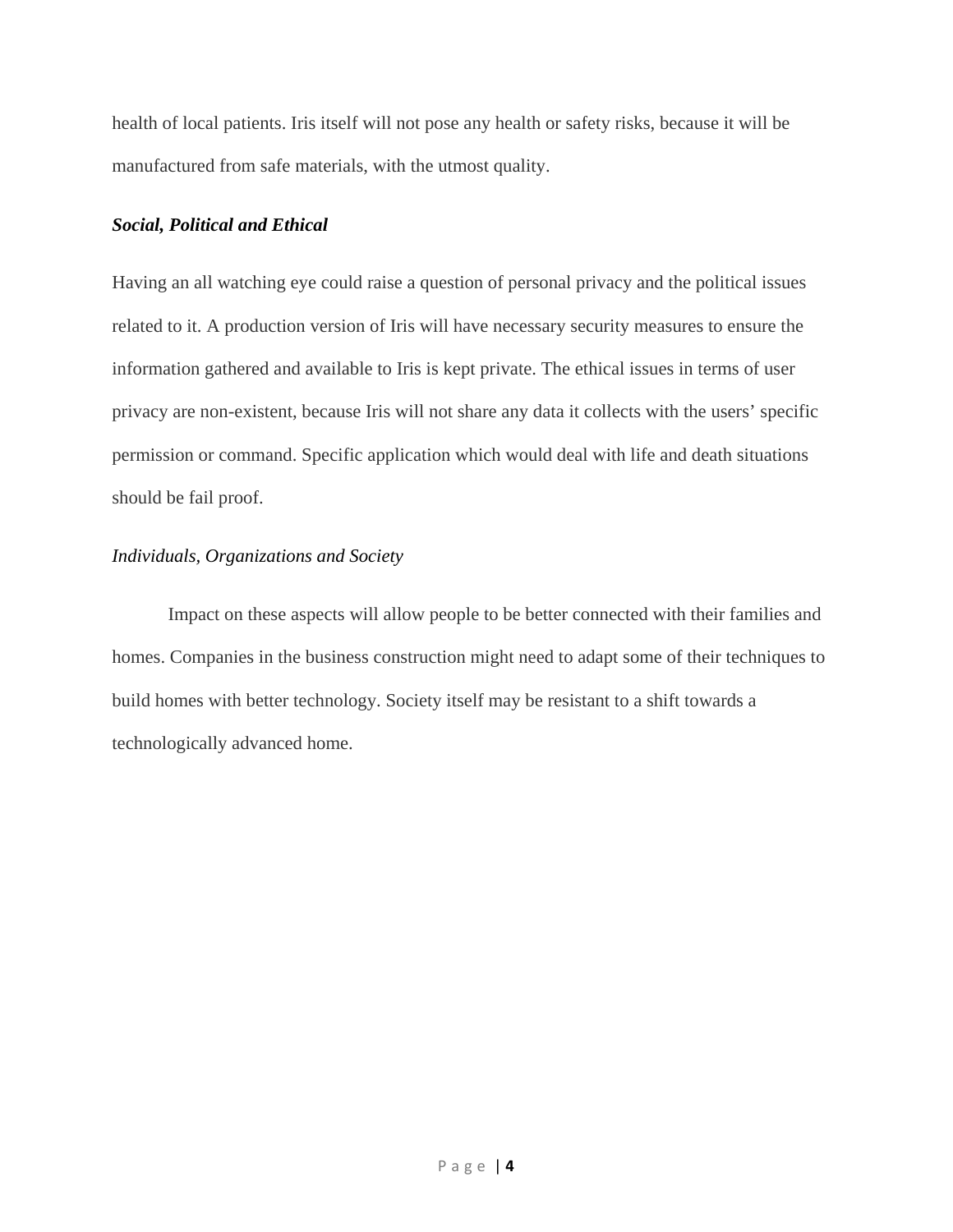**Design** 



Figure 1 – Overview of Design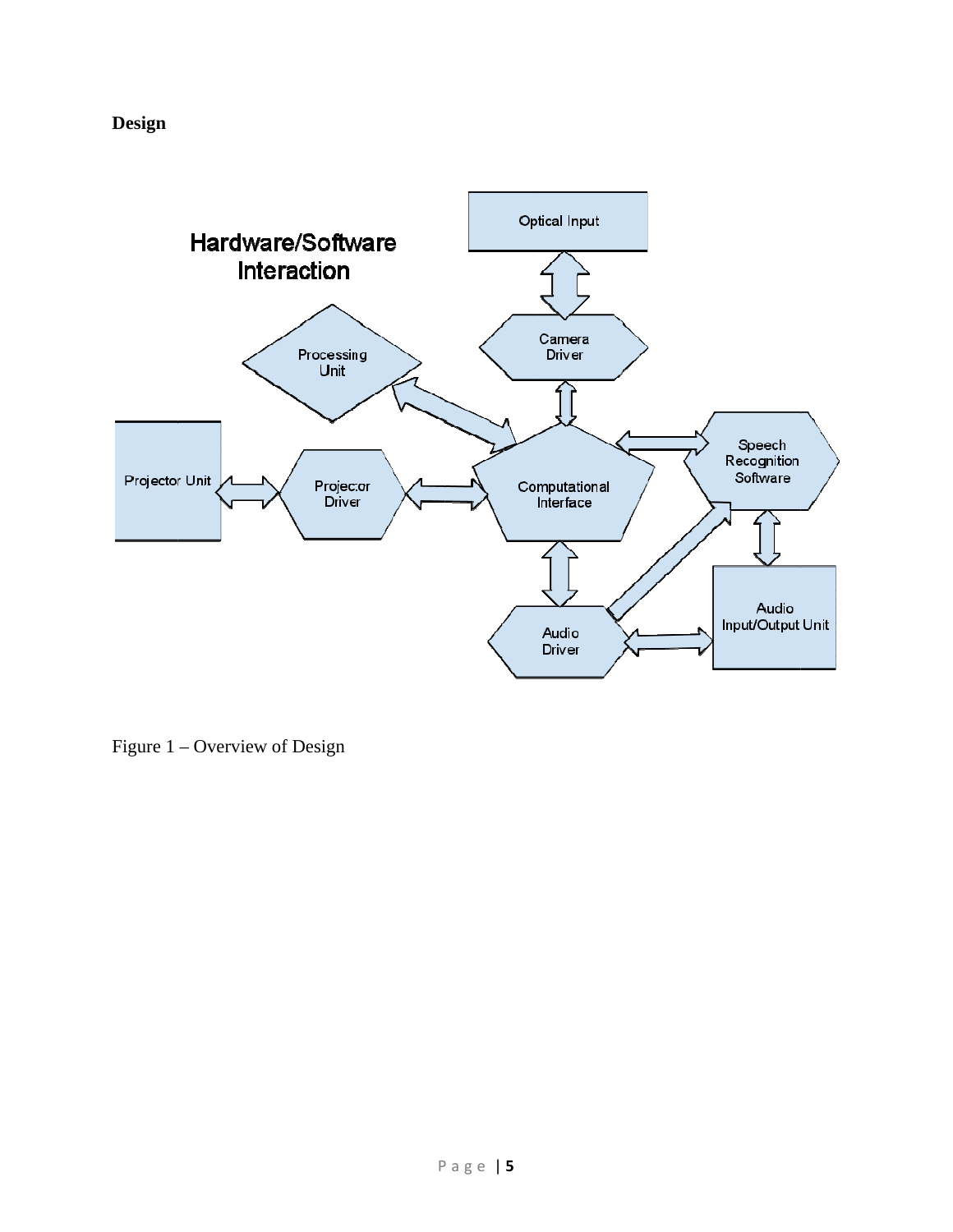# **Devices Explained**

- Optical Input Unit
	- Definition
		- o A camera
	- Function
		- o It will take in visual data, such as the coordinates of the studs
	- Testing
		- o After calibration is done, it should project out the correct coordinates of studs, if not, recalibrate.
- Camera Driver
	- Definition
		- o The driver will tell the operating system how to work with the camera hardware.
	- Function
		- o It will take the data from the camera and input it to the display
	- Testing
		- o Check display to see whether or not the camera captures the image
- Projector Unit
	- Definition
		- o Its purpose is to project an image onto the wall/screen
	- Function
		- o It will display the Linux terminal
		- o In our case, it will display the studs on the wall.
	- Testing
		- o Connect to beagle board, and see if it projects the image/terminal
- Audio Input/Output Unit
	- Definition
		- o Microphone/Speaker
	- Function
		- o Commands will be spoken into the microphone and it will send data to the beagle board on what to do
	- Testing
		- o Command would be understood if it does the assigned task
- Processing Unit
	- Definition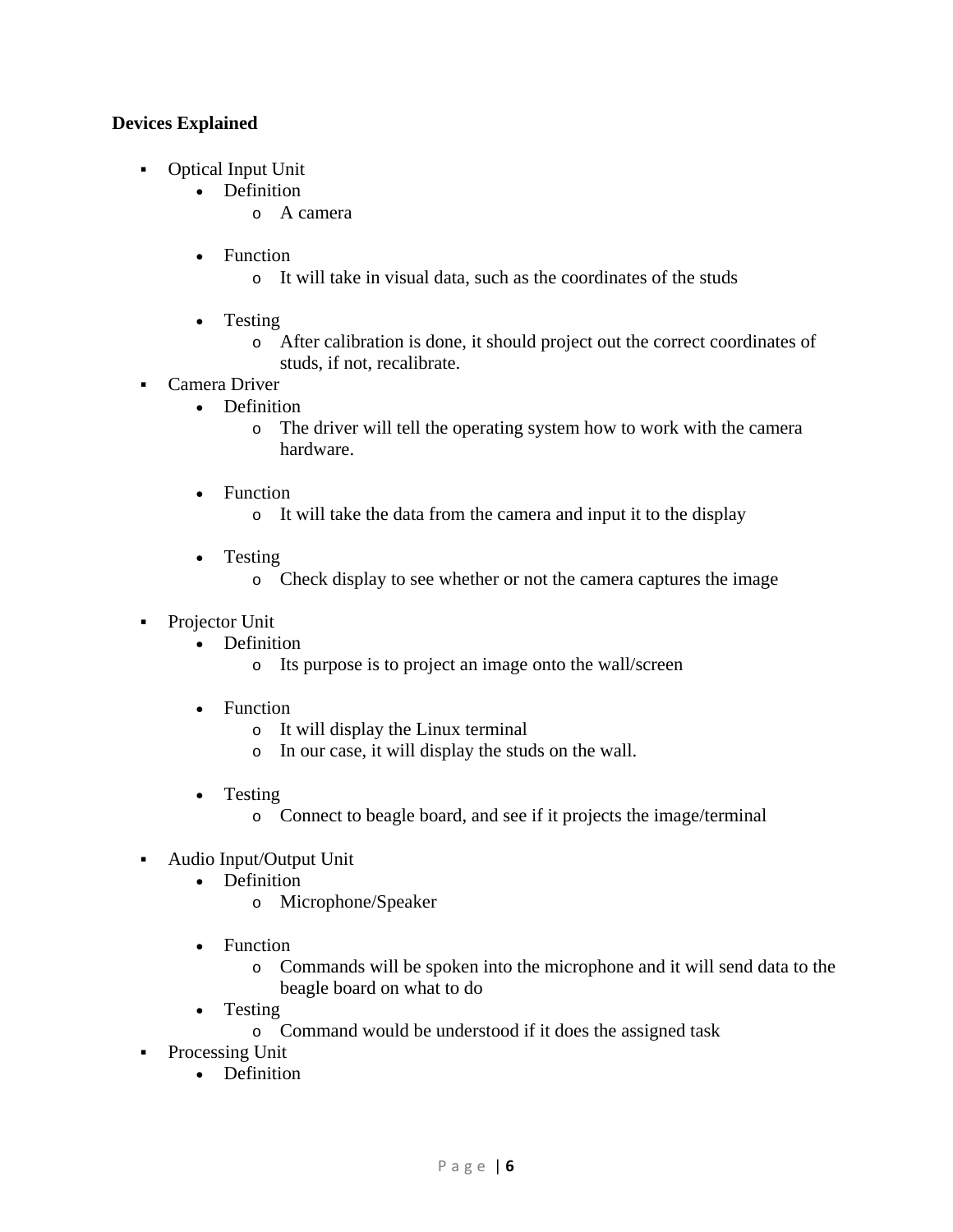- o We will be using a BeagleBoard which is a low-power circuit board with a processor, memory, input/output, and other features.
- Function
	- o The BeagleBoard has all the functionalities of a basic computer and it will be the backbone of our design. We will install our input and output devices and get the proper drivers for our hardware on our BeagleBoard.
- Testing
	- o We will test our components with this BeagleBoard after porting the Linux OS successfully.
- Computational Interface
	- Definition
		- o An interface with public access methods allowing signals passed and received by drivers defined by these constraints.
		- o
	- Function
		- o Is the platform, base and shall be allowing public access to the components
	- Testing
		- o Written app shall test all the specifications as well as pass on test parameters for other components
- Speech Recognition Software Unit
	- Definition
		- o EasyVR Module which has a built-in speaker with simple recordable memory slots, microphone, and built-in voice recognition for 32 set patterns.
	- **Function** 
		- o EasyVR can be used with any host with an UART interface powered at 3.3V-5V.
		- o Ideal for home applications such as voice-controlled light switches and locks.
		- o Can playback up to 9 minutes of recorded audio or speech.
	- Testing
		- o EasyVR Module has GUI tools for voice recognition training and testing.
- Audio Driver
	- Definition
		- o It allows for the microphone to be used with the beagle board.
	- Function
		- o Stores the audio from the microphone.
	- Testing
		- o If microphone does not work, must re-install/re-write driver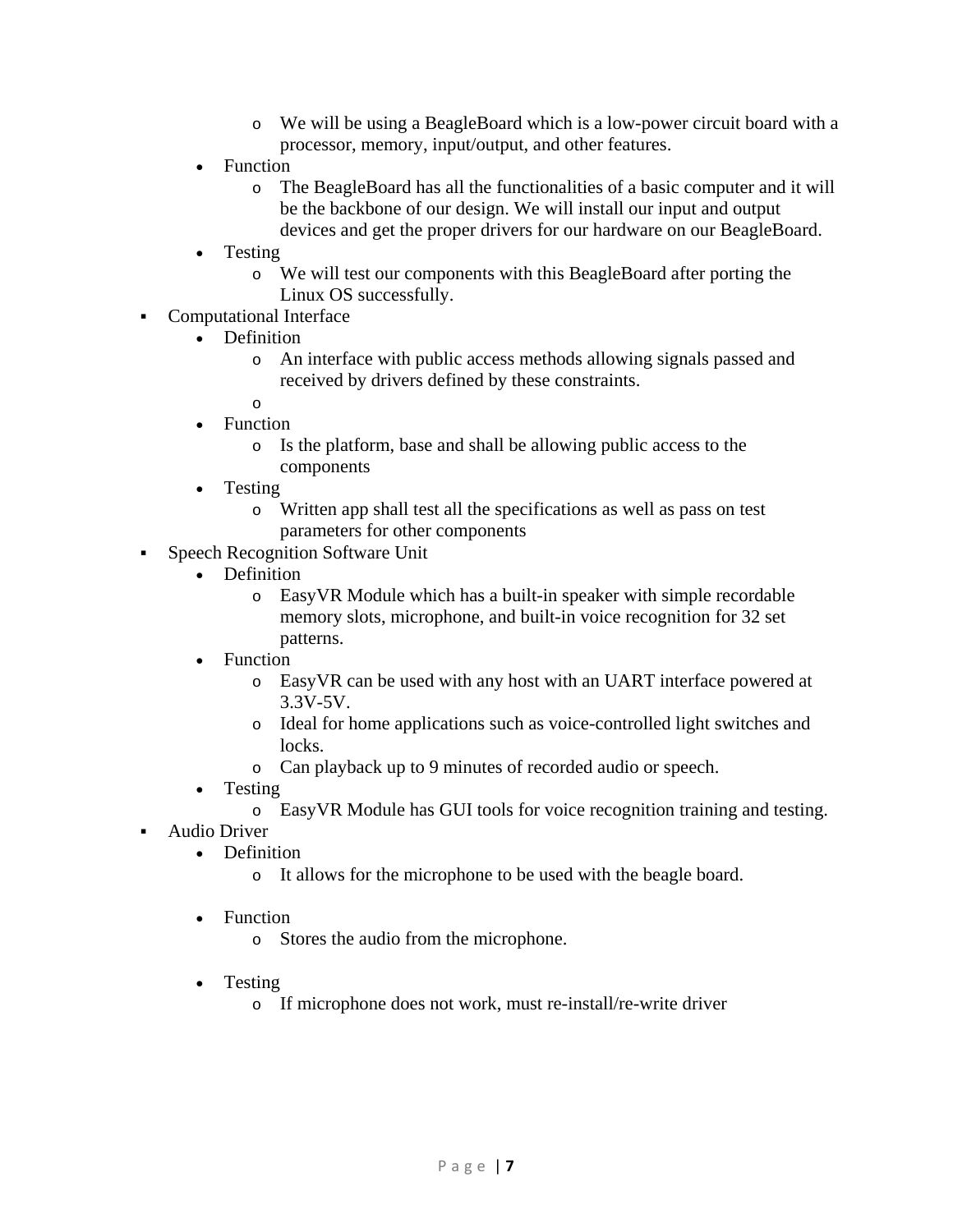# Components

Figure 2 - BeagleBoard xM [1]



Figure 3 - TI Pico Projector & Power Supply [4]

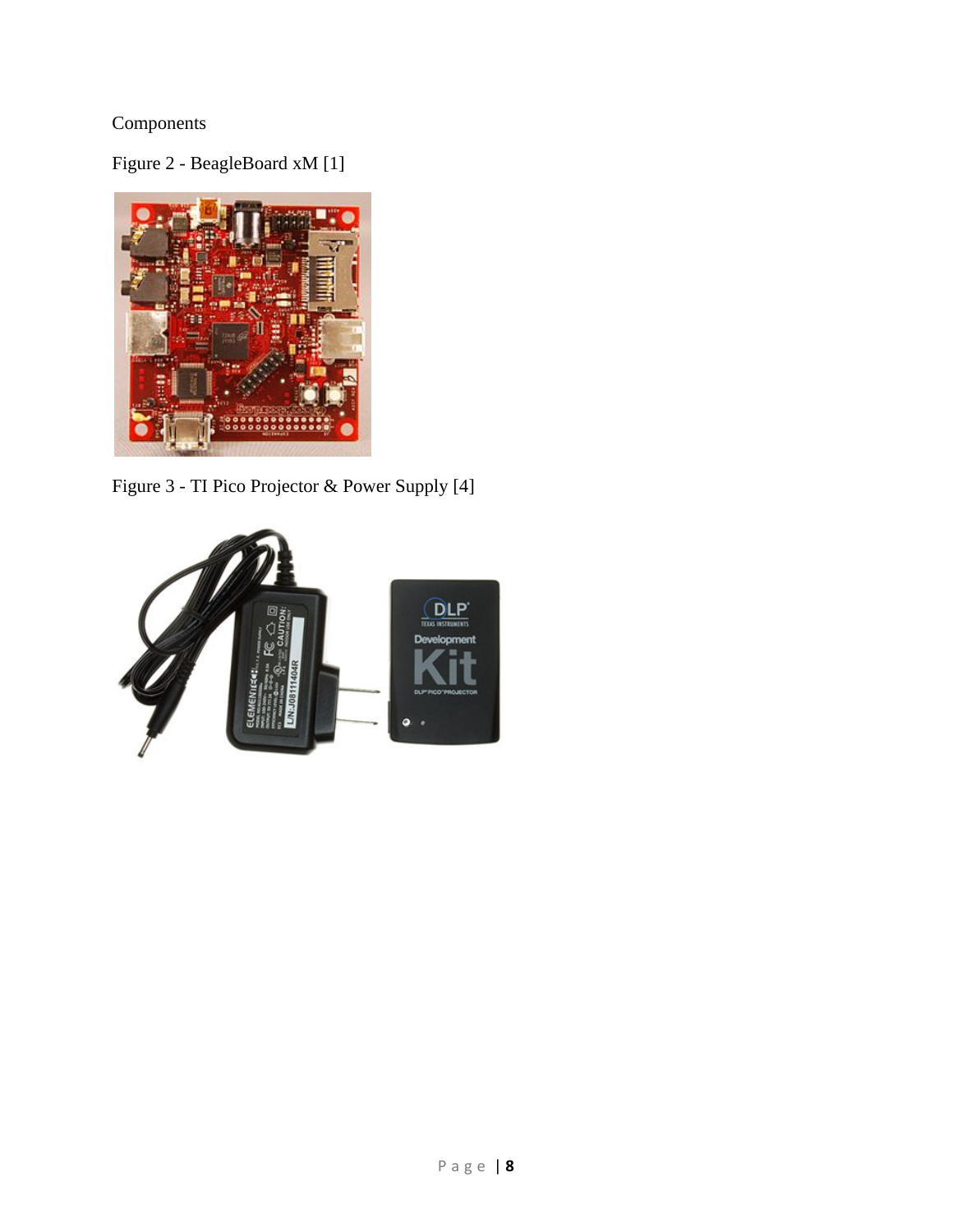Figure 4 - Leopard Imaging Camera [3]



Figure 5 - Arduino Voice Recognition Unit [2, 5]

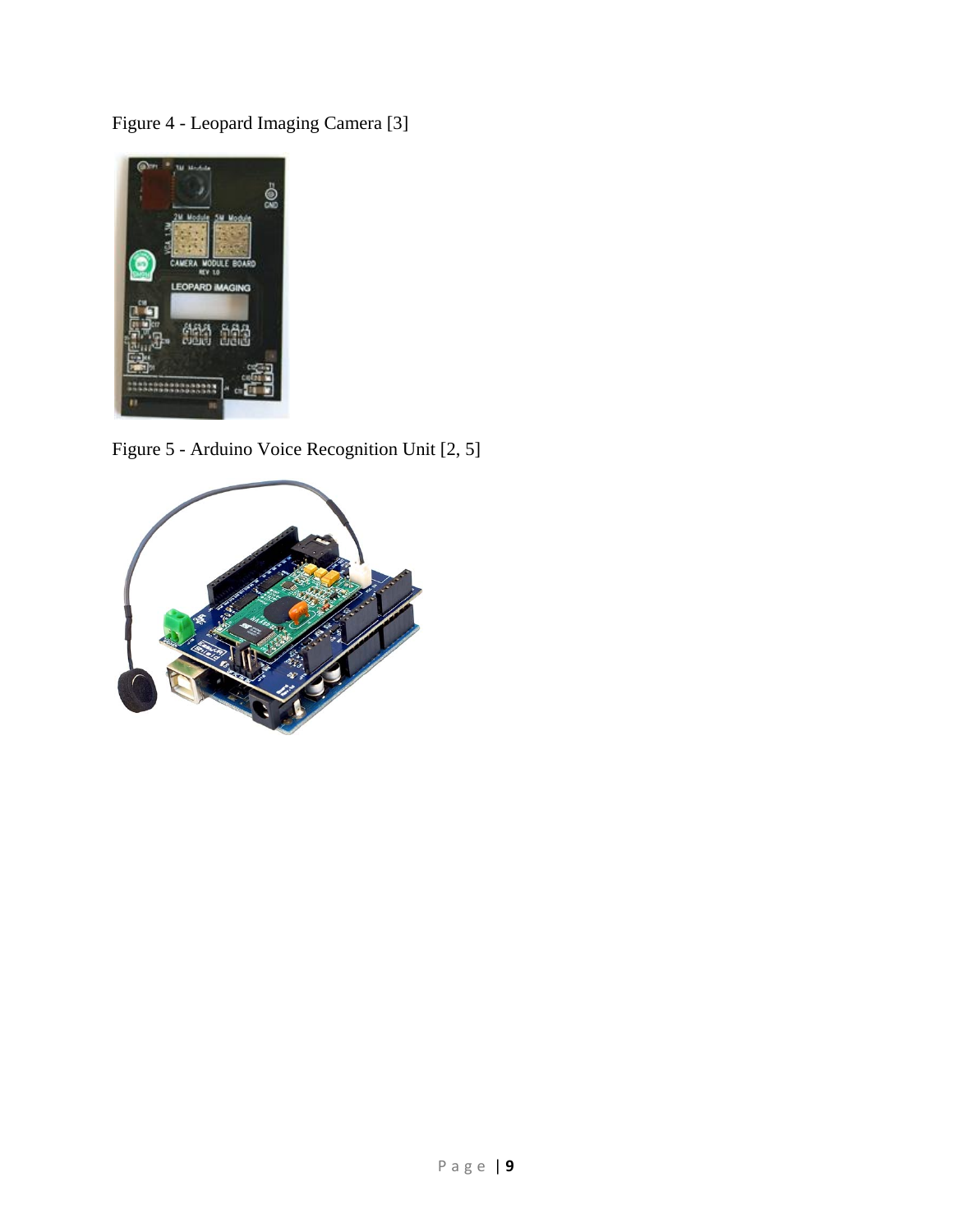# **Cost & Funding**

# *Projected Cost*

| Item                                               |        | Quantity Price/item | Total |
|----------------------------------------------------|--------|---------------------|-------|
| Beagle Board xM                                    |        | \$150               | \$150 |
| Pico Projector (Acer C110 Portable Pico Projector) |        | \$200               | \$400 |
| Web Camera (Logitech 720p Webcam Pro 9000)         |        | \$51                | \$51  |
| Microphone and Speaker (Easy VR Module)            |        | \$58                | \$58  |
| Power Supply                                       |        | \$20                | \$20  |
| Cables                                             | $\ast$ | \$30(total)         | \$30  |
| Paper and Supplies (Used for Symposium)            | $**$   | \$150               | \$150 |
| Sales Tax                                          |        | 8.75%               | \$76  |
| Total                                              |        |                     | \$935 |

*Actual Cost* 

| Item                                    |        | Quantity Price/item | Total  |
|-----------------------------------------|--------|---------------------|--------|
| Beagle Board xM                         |        | \$150               | \$150  |
| Pico Projector (TI DLP)                 |        | \$400               | \$400  |
| Web Camera (Leopard Imaging 3M)         |        | \$51                | \$51   |
| Arduino Board                           |        | \$30                | \$60   |
| EasyVR                                  |        | \$50                | \$50   |
| Power Supply                            |        | \$20                | \$20   |
| Cables                                  | $\ast$ | $\ast$              | \$100  |
| Paper and Supplies (Used for Symposium) | **     | \$150               | \$150  |
| <b>Sales Tax</b>                        |        | 8.75%               | \$89   |
| Total                                   |        |                     | \$1075 |

# **Software Development**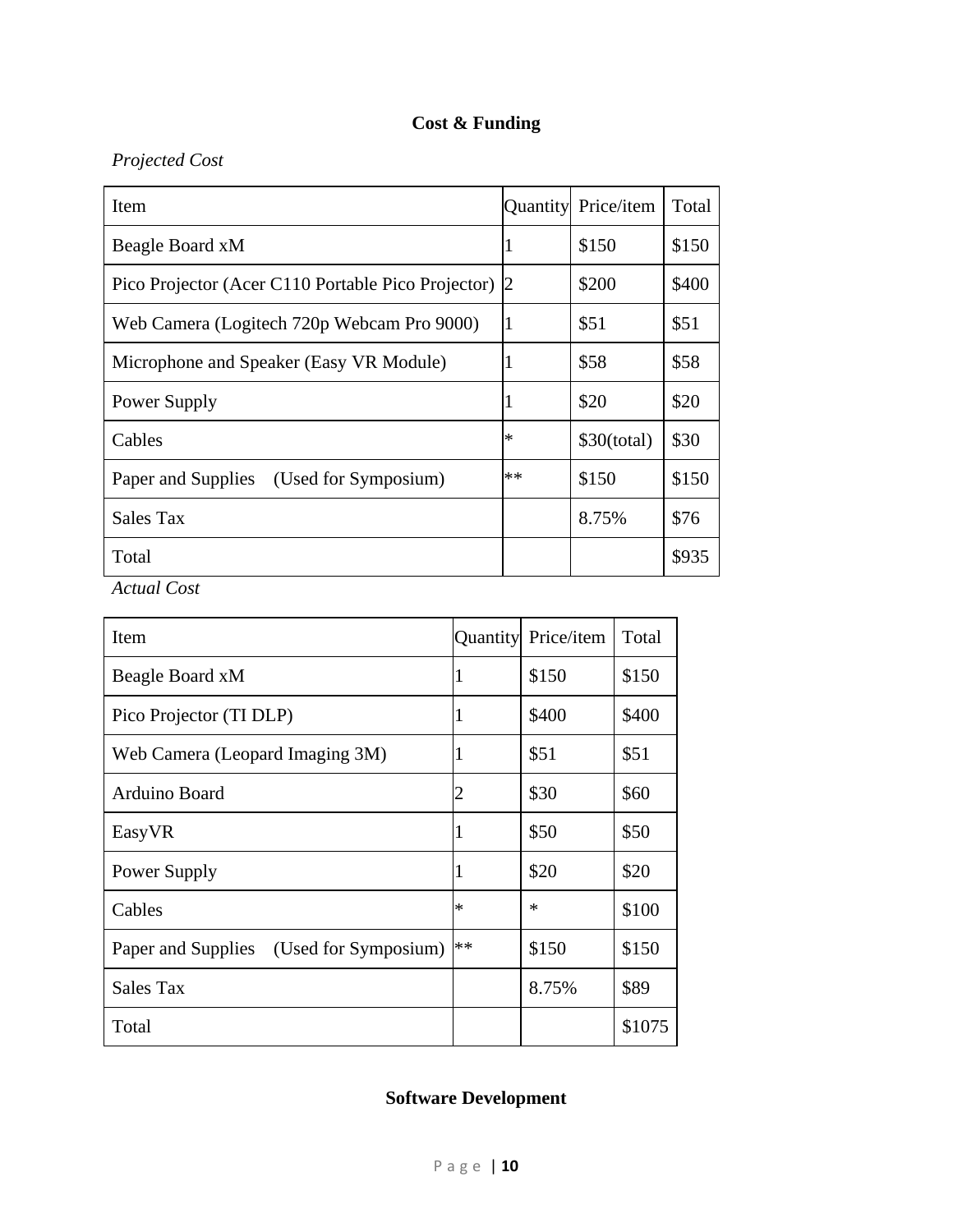## *Operating System*

 The BeagleBoard-xM traditionally uses either a Linux OS or an Android OS. Originally the Android OS was appealing, with a goal of integrating Iris with mobile phones running on Android. After conducting some research and speaking with people who had used the BeagleBoard, it was decided that Linux Angstrom was the ideal operating system to use because of its widespread use, finding information and resources was easier than it would be for the Android.

# *Installing the OS*

 Installing Linux on to the Android was not an easy task, first an image had to be built and downloaded. Second a micro SD card, the main memory of BeagleBoard, had to be correctly formatted and partitioned; finally the OS was copied and installed on the card. This step was difficult because of minor changes that were needed to allow the OS to work correctly, being unaware of these changes a great deal of time was spent on this step, involving several rebuilds and reinstalls.

# *Connecting the Peripherals*

 Initially we connected a keyboard using one of the BeagleBoard's USB ports, and a monitor using the HDMI port. After this initial setup we were able to connect the Pico projector which ported over without a hitch. The leopard imaging camera directly connects to a special port on the BeagleBoard. The Arduino board was connected via USB which emulated a serial port.

# *Peripheral Drivers and Software*

 The Pico projector and keyboard required no additional software; the camera required installing a special package on the OS. The Arduino board required no additional as its only purpose was to receive a signal via the serial emulated USB connection.

# *Peripheral Testing*

 The camera and projector were simultaneously tested by looping the input from the camera to project out.

#### **Software**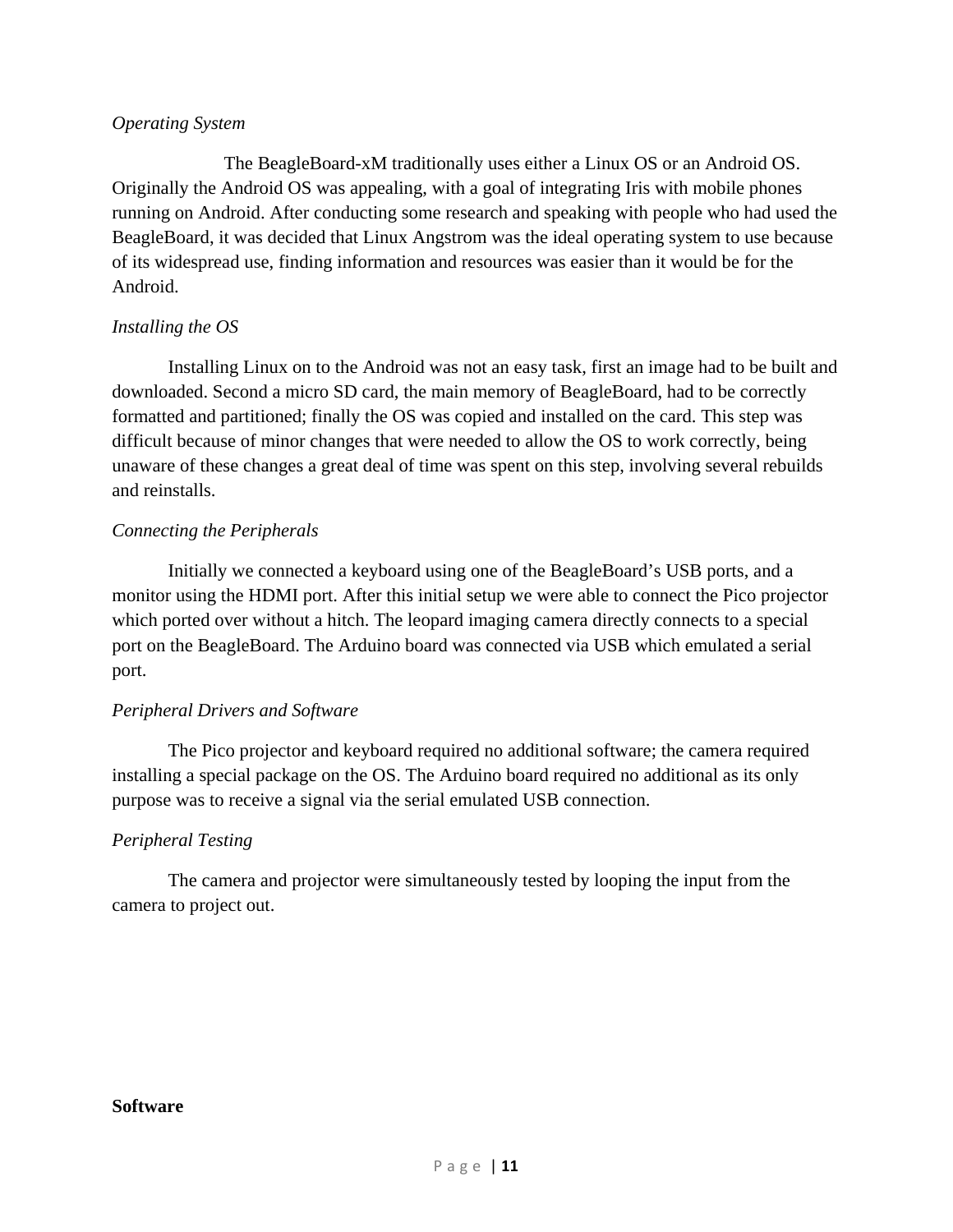# *Choosing a Programming Language*

 The initial language of choice to write applications for our BeagleBoard was C, but after some debate we decided on using Java because of its vast libraries, portability, and user friendliness. The only requirement was installing the java packages onto the Angstrom OS.

# **Proof of Concept - Developing the Stud Finder Application**

# **Background**

 A regular stud finder is slid across a wall until it encounters a stud in the wall, when it does a red LED on the devices turns on. The stud finder application needed to capture video and convert it to images using the camera, and then it had to go through the images to find where the red light appeared. Finally it had to build an image to project the studs on the wall. A simple diagram is of captured images and output is displayed in Figure 6.

# **How the software works**

# *Image capture*

The program starts out by running a command in the OS shell, which starts the camera on capturing and saving images. See figure (insert figure number here) for command. The camera captured images for 10 seconds, with 5 images per second.

# *Image analysis*

 The captured images are analyzed to find the location of the red light; images with red in them are put in a list. There needs to be two different locations which have a red light, so images which have red within a close proximity are grouped together and a X coordinate for the two groups of red lights.

# *Output Image drawing*

 Using the two X coordinates provided by the Image Analysis, calculations are preformed on these coordinates to convert them to appropriate coordinates for the projector. This is necessary because location  $(0,0)$  on the camera is not the same as location  $(0,0)$ . After the conversion a basic image is built which creates green beams 10 to 15 pixels wide spanning the length of the image.

# *Code Testing*

 The individual methods in our program were tested separately; after the individual components of the program were tested they were integrated and retested together. The conversion algorithm used required multiple test runs of the application to tweak and increase precision.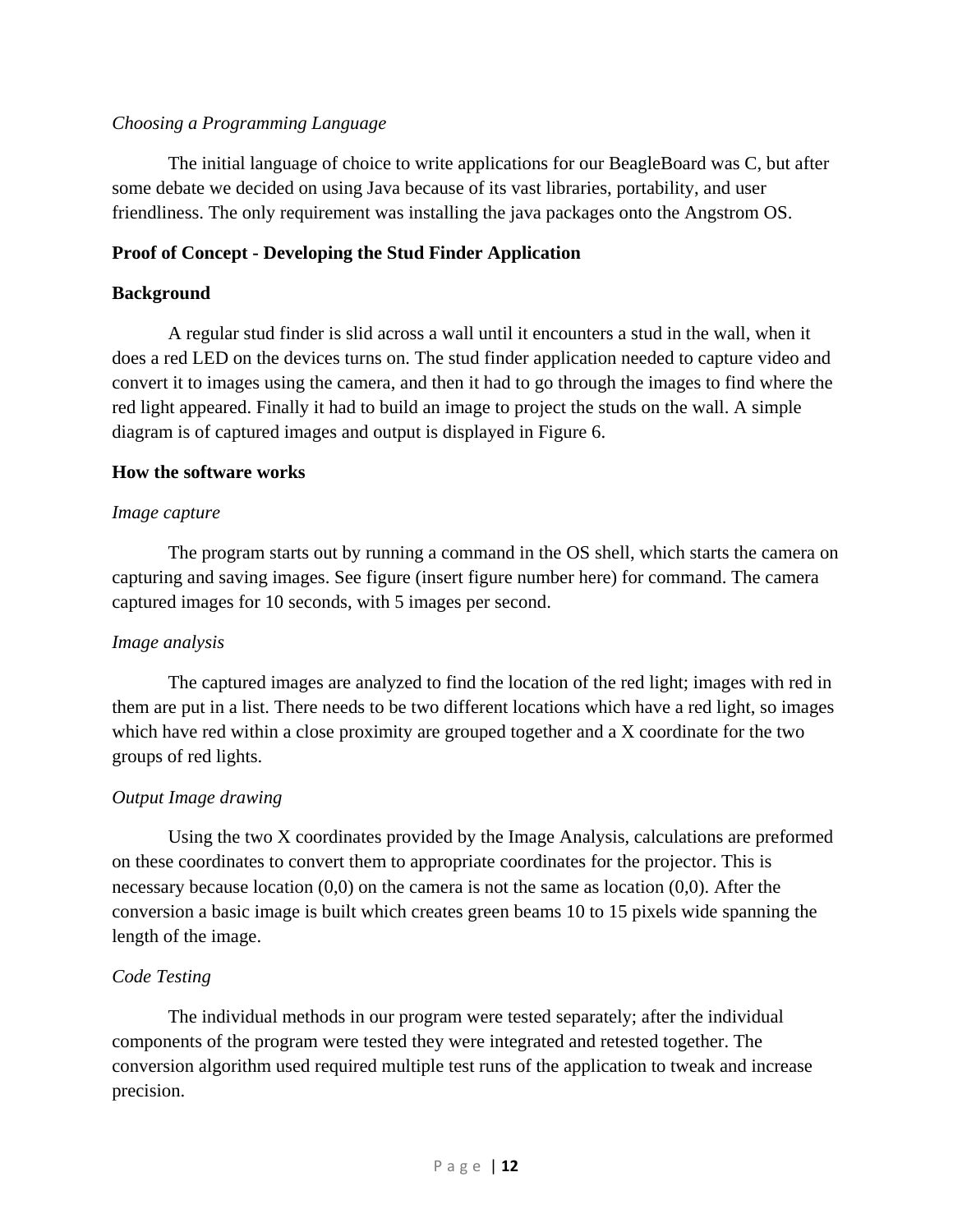

# Figure 6 - Input to Output Diagram of Stud Finder Application.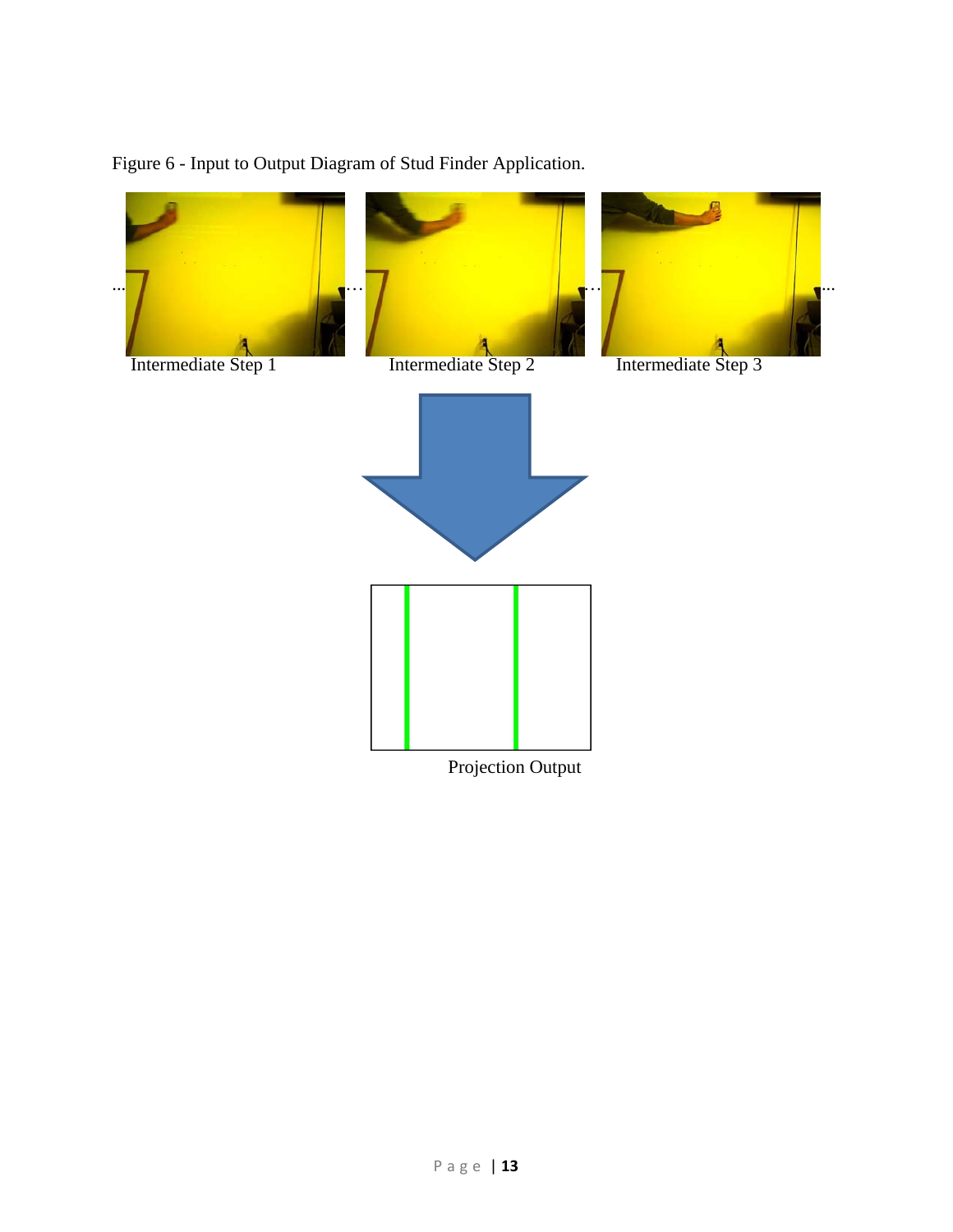# **Code Snippets**

# *Classes*

```
public class XY {
         public int X;
         public int Y;
         public XY(int xC, int yC){
                      super();
                      X=xC;
                      Y=yC;
         }
         public String toString(){
                      return Integer.toString(X) + "   " + Integer.toString(Y);
         }
}
```

```
public class RGB {
        public int RED;
        public int GREEN;
        public int BLUE;
        public RGB(int rED, int gREEN, int bLUE) {
                    super();
                RED = rED;    GREEN = gREEN;
                    BLUE = bLUE;
        }
        public String toString(){return "("+RED+","+GREEN+","+BLUE+")";}
}
```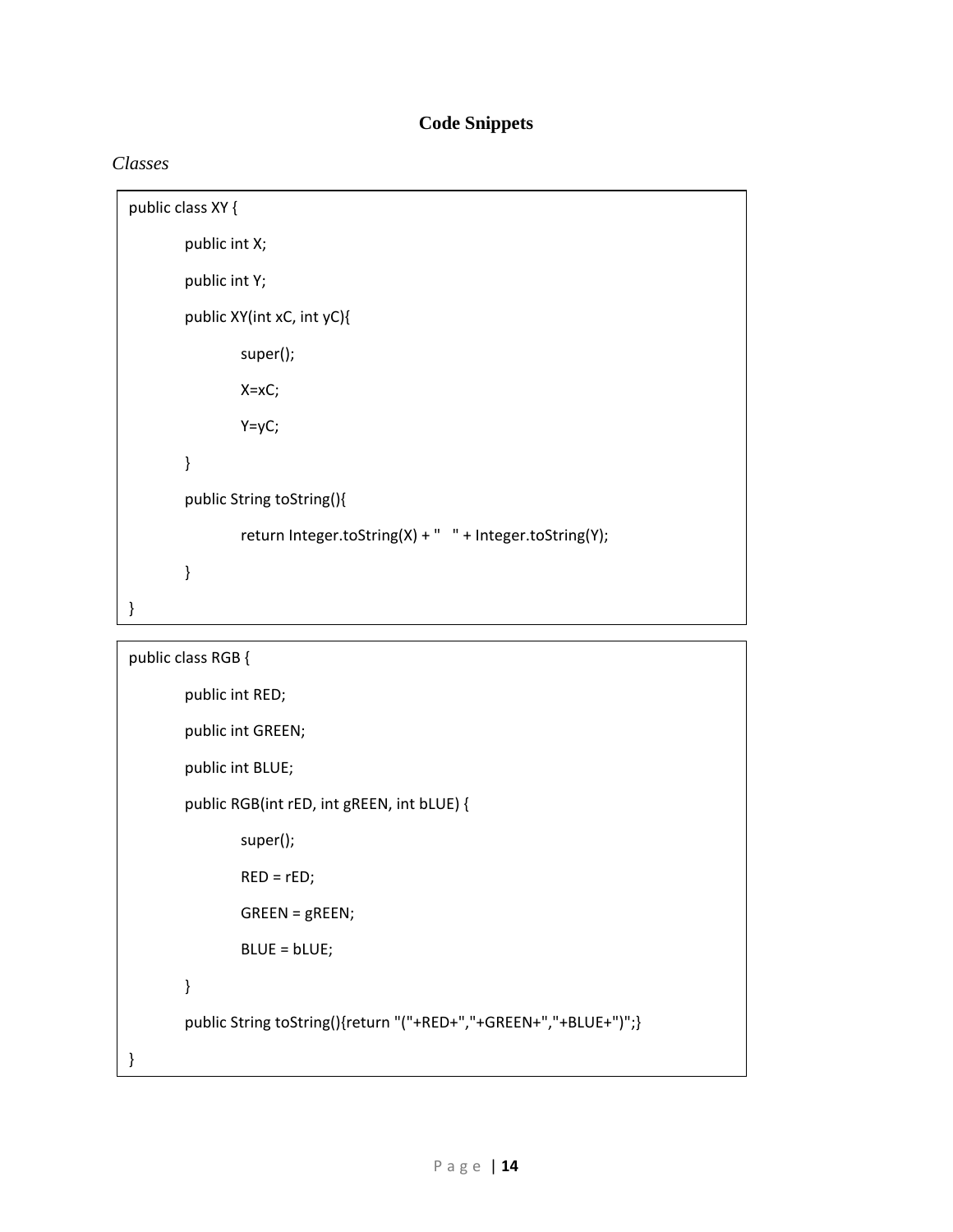## *Interface*

//waits for serial signal

public static void wait4Signal();

//returns array list of all file names from dir directory\_name

public static ArrayList<String> FileNames(String dir);

// stores duplicate images (img) with format and name base

public static void storeImages(BufferedImage img, String format, String name, int quantity);

//generates an image with bars using Arraylist coordinates (list) with accuracy and height

public static BufferedImage genImage(ArrayList<XY> list, int accuracy, int height);

//sorts list by X coordinates in ascending order

public static ArrayList<XY> sortX(ArrayList<XY> list);

// returns a list of XY coordinates from images list where rgb was found with delta accuracy

public static ArrayList<XY> findRGBs(ArrayList<BufferedImage> images, RGB rgb, int delta);

// returns a list of XY coordinates from the image where rgb was found with delta accuracy

public static ArrayList<XY> findRGB(BufferedImage image, RGB rgb, int delta);

// returns a list of XY coordinates from the image where rgb was found

public static ArrayList<XY> findRGB(BufferedImage image, RGB rgb);

// returns a list of XY coordinates from all images in the list images rgb was found with delta //accuracy

public static ArrayList<XY> findRGBs(ArrayList<BufferedImage> images, RGB rgb, int delta);

// returns a list of XY coordinates where in image rgb was found with delta accuracy

public static ArrayList<XY> findRGB(BufferedImage image, RGB rgb, int delta);

// returns a list of XY coordinates where in image rgb was found with delta accuracy

public static ArrayList<XY> findRGB(BufferedImage image, RGB rgb);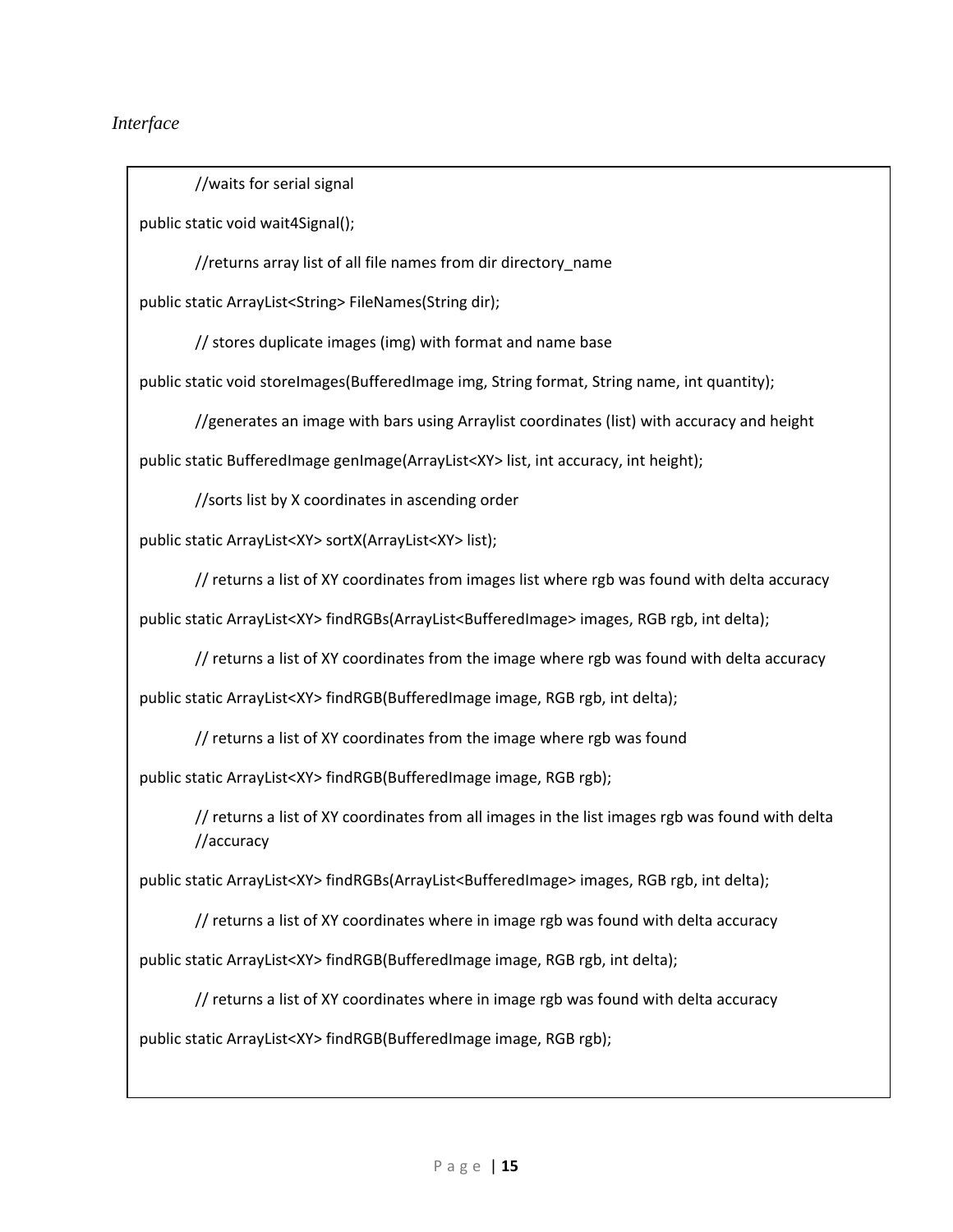$\ell$  returns a list of XY coordinates from all images 1 by 1 found in the directory that match //with from names in the list of strings rgb was found with delta accuracy

public static ArrayList<XY> insertImages1by1(ArrayList<String> list,String dir, RGB rgb, int delta);

// returns a list of XY coordinates from all images found in the directory that match with from //names in the list of strings rgb was found with delta accuracy

public static ArrayList<BufferedImage> insertImages(ArrayList<String> list, String dir) ;

// insert an image from the file name using default directory path

public static BufferedImage insertImage(String str) ;

….

….

//capture num number of Images perSecond times in a second

public static void captureImages(int perSecond, int num);

//encode this number of images in this order

public static void encodeImages(int num, String result);

//plays an encoded image from the file result

public static void playMovie(String result);

Span of these methods allows for complete object oriented java based application implementations. With popularity of java and Android market, it is expected that later implementations of Iris, might also use Android OS and other more sophisticate hardware.

In order to help future application developers, this interface also includes all standard Java libraries and numerous other not listed methods. However, it is important to mention that last three methods above have unique platform dependent solutions, which need to be modified with revisions or change of OS.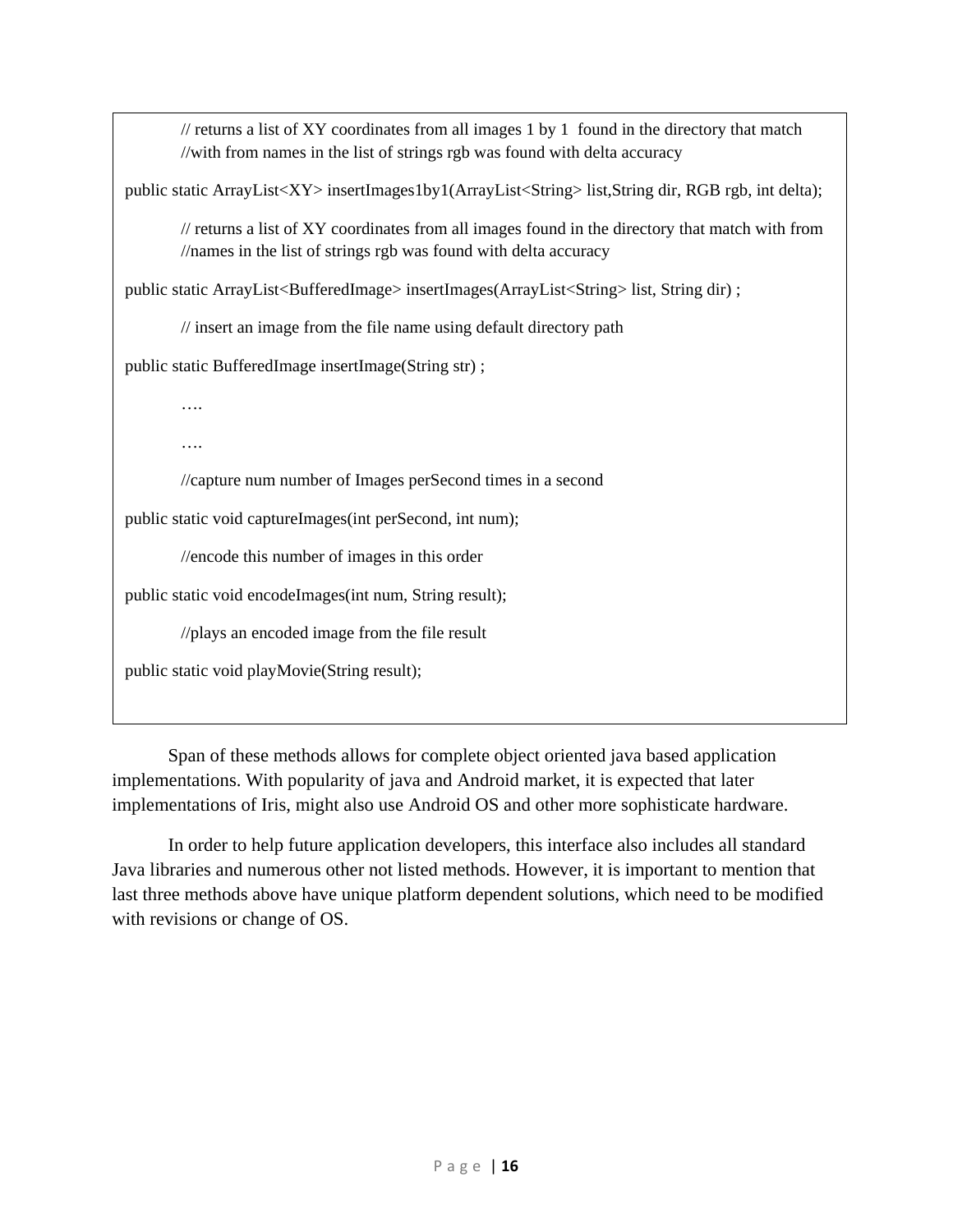```
public static void captureImages(int perSecond, int num){
String cmd = "mplayer -vf screenshot -fps "+ Integer.toString(perSecond)+ " tv:// -tv
driver=v4l2:device=/dev/video0 -frames "+ Integer.toString(num)+ " -vo jpeg"; 
         Runtime run = Runtime.getRuntime() ; 
         try{ 
        Process pr1 = run.exec(cmd);
         pr1.waitFor(); 
          }catch(Exception e){ 
                  System.out.println("Exception thrown from Image capture"+ e.getCause()); 
          } 
    } 
    public static void encodeImages(int num, String result){ 
        String cmd = "ffmpeg -r " + Integer.toString(num) + " -b 1800 -i %05d.jpg " + result;
        Runtime run = Runtime.getRuntime(); try{ 
        Process pr2 = run.exec(cmd);
         pr2.waitFor(); 
          }catch(Exception e){ 
                  System.out.println("Exception thrown from Image capture"+ e.getCause()); 
          }
```

```
 }
```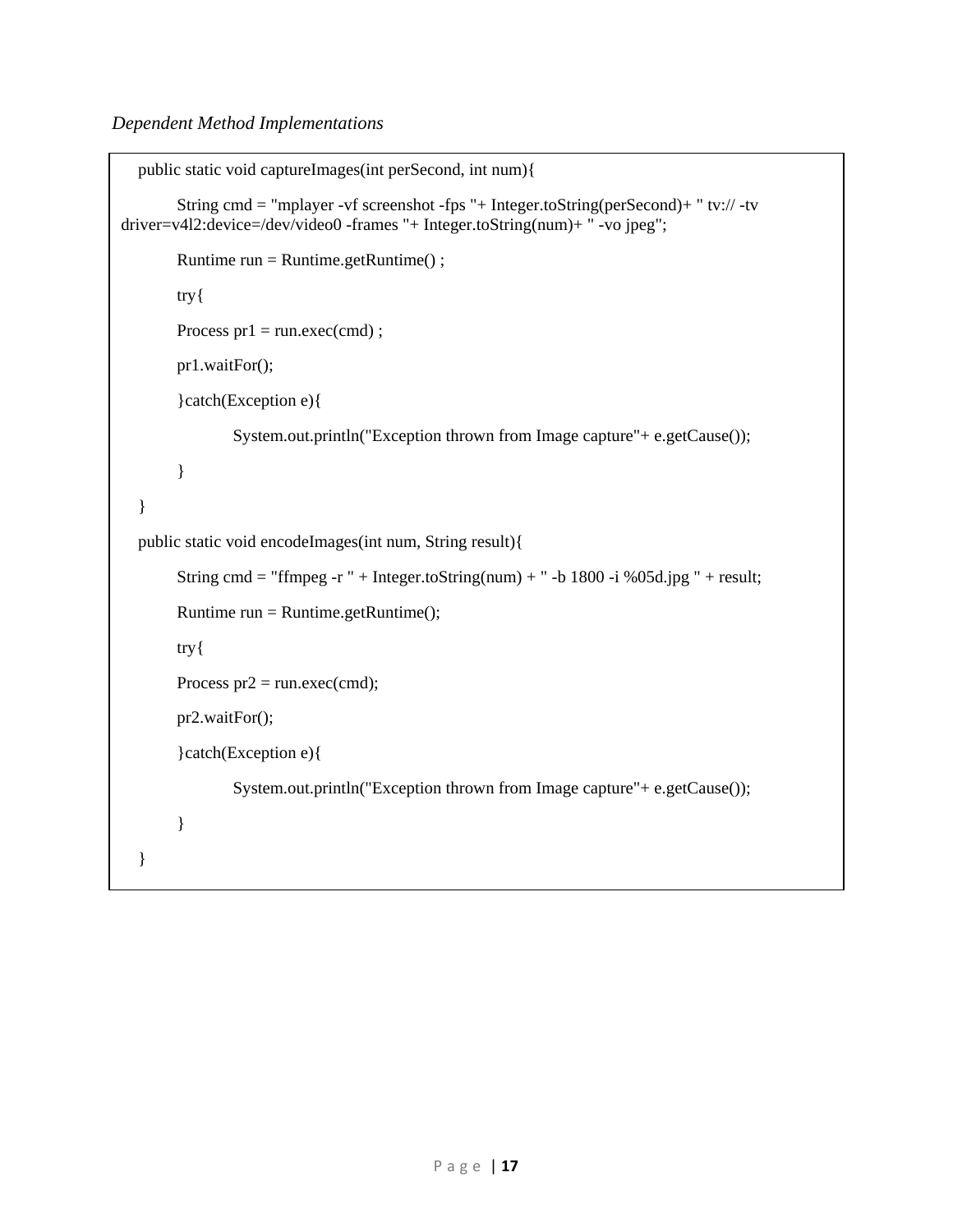```
 public static void playMovie(String result){ 
         String cmd = "mplayer -vo fbdev " + result; 
         Runtime run = Runtime.getRuntime() ; 
         try{ 
        Process pr3 = run.exec(cmd);
         pr3.waitFor(); 
         }catch(Exception e){ 
                 System.out.println("Exception thrown from Image capture"+ e.getCause()); 
         } 
}
```
These methods explicitly use Angstrom OS dependent instructions. It is envisioned that in a future revisions of this product only these methods will need to be rewritten to accommodate architecture. Hence, applications written for this implementation of Iris are platform independent as far as manufacturer provides up to date interface implementations.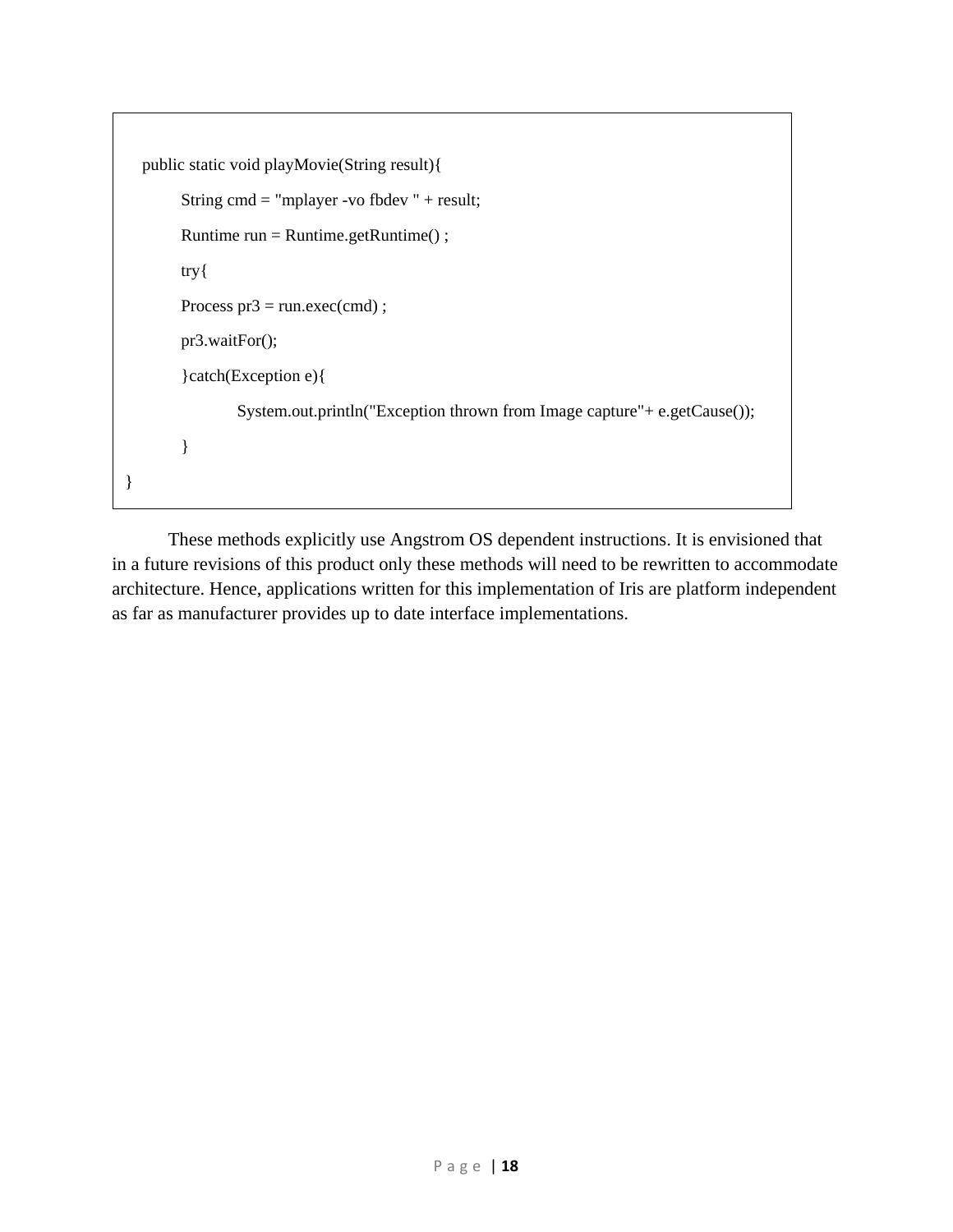# **Development plan**

| Task<br>#      | <b>Task Name</b>                                                                      | <b>Duration</b> Start |                    | Finish          |
|----------------|---------------------------------------------------------------------------------------|-----------------------|--------------------|-----------------|
| $\mathbf{1}$   | <b>Acquiring Beagle Board</b>                                                         | 7 days                | Mon<br>11/7/11     | Tue<br>11/15/11 |
| $\overline{c}$ | <b>Installing Linux OS</b>                                                            | 4 days                | Tue<br>11/15/11    | Fri<br>11/18/11 |
| 3              | Looking for Components and Appropriate Drivers                                        | 12 days               | Tue 11/8/11 Thu    | 11/24/11        |
| $\overline{4}$ | <b>Ordering Necessary Sensors and IO Components</b>                                   | 10 days               | Thu<br>11/17/11    | Wed<br>11/30/11 |
| 5              | Independently looking Speech Recognition appropriate 11 days<br>open source software. |                       | Mon<br>11/7/11     | Mon<br>11/21/11 |
| 6              | Looking for Motion Detection Algorithms and<br>Practices with Webcams                 | 30 days               | Mon<br>11/7/11     | Fri<br>12/16/11 |
| 7              | Synchronization algorithms for multiple projectors.                                   | 30 days               | Mon<br>11/7/11     | Fri<br>12/16/11 |
| 8              | Identifying Solution for Applied Sensor Applications                                  | 25 days               | Mon<br>12/19/11    | Fri 1/20/12     |
| 9              | Implementation of all necessary outlined software                                     | 27 days               | Wed<br>12/7/11     | Thu 1/12/12     |
| 10             | <b>Testing Debugging</b>                                                              |                       | 31 days Fri 1/6/12 | Fri 2/17/12     |
| 11             | Possible Application documentation                                                    | 46 days               | Mon<br>12/19/11    | Mon<br>2/20/12  |
| 12             | <b>Presentation Board Making</b>                                                      | 5 days                | Mon<br>1/16/12     | Fri 1/20/12     |
| 13             | <b>Testing Presentation for Iris</b>                                                  | 24 days               | Mon<br>1/23/12     | Fri 2/24/12     |
| 14             | Documentation                                                                         | 79 days               | Mon<br>11/14/11    | Thu<br>3/1/12   |

# *Deliverables*

- Platform consisting of Camera, Microphone, Speakers, Beagle Board, that is running on a Linux Angstrom Operating System, and a Pico-Projector.
- Interface with implemented methods that allow intended functionality
- Drivers that allow the Interface to be performing its tasks.
- Symposium tool that supports applications demonstration
- A report that includes final and complete design characteristics and specifications

# **Acknowledgements**